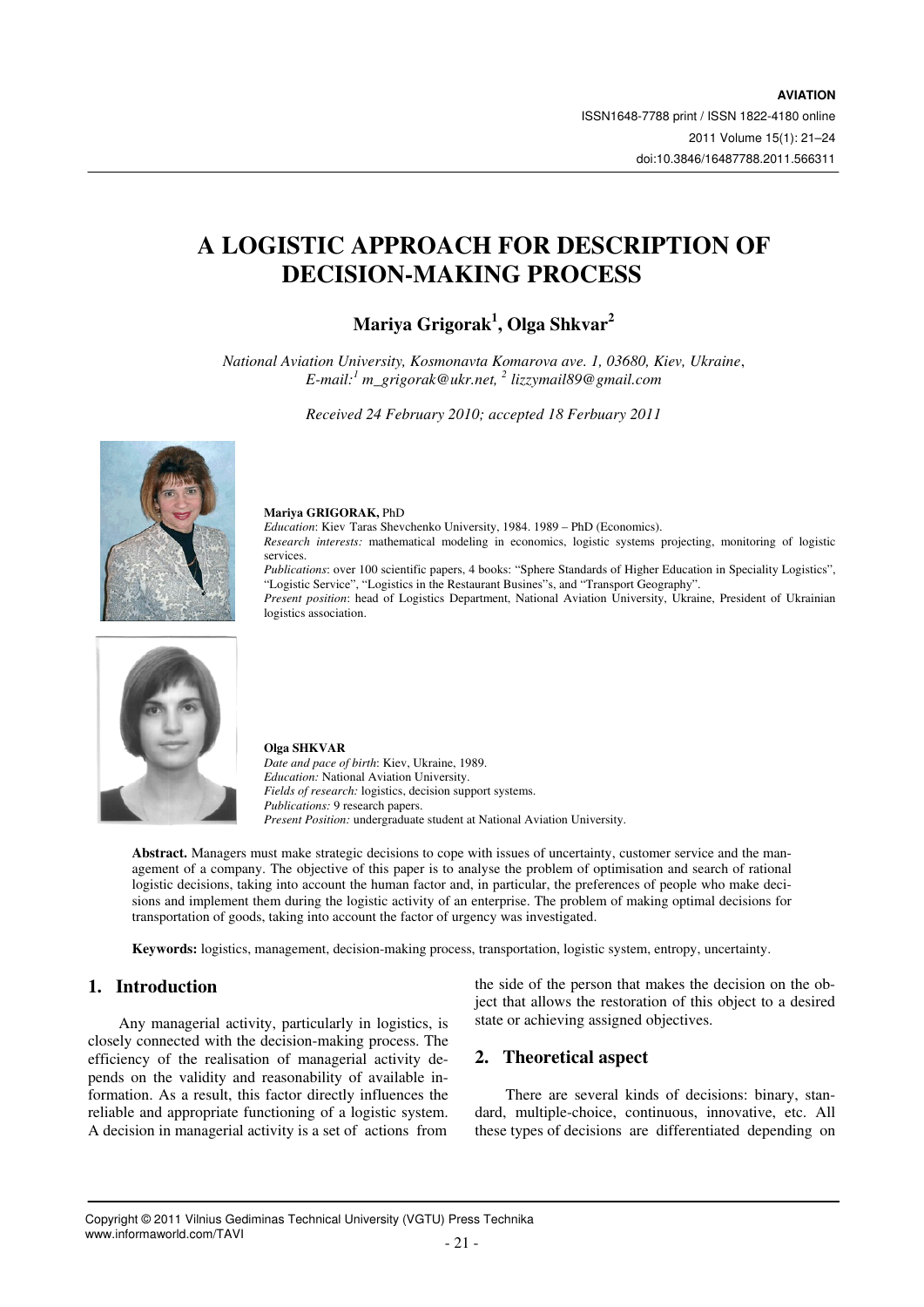the amount of alternatives. The decision-making process can be regarded as an outcome of mental processes leading to the selection of a course of action among several alternatives. The decision-making process involves six parts:

a) an objective that can be quantified. Sometimes it refers to 'choice criterion' or 'objective function', e.g. maximisation of profit or minimisation of total costs;

b) constraints. Many decision problems have one or more constraints, e.g. limited raw materials, personnel, etc.;

c) a range of alternative courses of action under consideration;

d) forecasting the incremental costs and benefits of each alternative course of action;

e) application of the decision criteria or objective function, e.g. the calculation of expected profit or contribution, and ranking the alternatives;

f) choice of preferred alternatives.

Decision-making is a process of choice of the most desired decision from existing alternatives. Decision making is based not only on knowledge about the object but also about processes that take place in it and can happen under the influence of criteria that characterise efficiency of accepted decision (so there is the need for an adequate model of the object and also a decision-making model). Many various factors influence the administrative decision-making process. The main ones are:

- Stability of external environment;
- The restricted time for the manager to making decision. A lot of leaders are not possible to analyse all possible alternatives, in time limits;
- Risk probability. Risk is a possibility of losses. In decision making, there is usually some degree of uncertainty, which inevitably leads to risk. By evaluating the risk involved with various options, it is possible determine whether the risk is manageable or not.
- The personal qualities of a manager are one of the most essential factors. Regardless of how managers make decisions and respond to them, they must have the ability to make the right decisions;
- Condition of uncertainty. Uncertainty is a situation when information about the consequences of the accepted decision is partly or fully absent.

In everyday life and in official activity a manager should choose one or another version from a few alternatives. The more difficult the controlled system is, the more factors have an influence on the choice of the decision-maker and the result of a wrong or right decision will be more serious.

Modern life depends on valid and accurate information; that is why the consequences of the wrong decisions can become more tragic and often can not be forecasted. Modern logistic systems have a complicated hierarchical structure and it is necessary to develop new approaches for decision-making support.

A considerable contribution to the development of the theory of organisation-economic systems management was made by such scientists as A. Ashimov, K. Bagrinovskiy, V. Burkov, and A. Granderg. A lot of articles are devoted to the sphere of logistic system analysis. It is necessary to mention research by A. Gadzinskiy, E. Krikavskiy, E. Legeza, M. Miroshnik, B. Plotkina and others.

Studying and accounting of the features noted above becomes important in crises, when instability increases and tension grows in all spheres of public activity (economic, financial, and political) that requires making operative and accurate decisions. That is why the human factor, together with extremely complicated psychophysical features, becomes very important during realisation of logistic activity, taking into account instability and tension in all spheres.

The goal of this article is to describe basic concepts and principles of making administrative decisions, and also the attempt to formalise this process on the base of entropy analysis, taking into account subjectivism and a priority system of decision-makers.

## **3. Experimental research**

Logistics is the management of the flow of goods, information and other resources between the point of origin and the point of consumption in order to meet the requirements of consumers. Logistics involves the integration of information, transportation, inventory, and warehousing. Air freight logistics is necessary for many industries and services to complete their supply chain and functions. It provides delivery with speed, lower risk of damage, security, flexibility, accessibility and good frequency for regular destinations, yet the disadvantage is a high delivery fee. The characteristics of air freight logistics are that:

- airplanes and airports are separated.;
- it allows to speed up delivery to far destinations;
- air freight transport is not affected by landforms (Emmet 2008).

Logisticians must make strategic level decisions in order to manage uncertainty, customer service and costs during transportation or manufacturing. There are several types of decisions in the logistic activity of a company:

- choice of supplier, carrier;
- rational use of warehouse areas;
- organisation of delivery and storage of cargo;
- decisions about outsourcing;
- inventory control:
- supply chain management;

The human factor plays a significant role in the logistic decision-making process. Consideration of this problem can be found in many publications (Legeza *et al.* 2010; Bablu *et al.* 1993; Christopher 1986; Ogden 1992;Yung-yu 2005; Taniguchi *et al.* 2004; Wilson A.G. 1970; Касьянов 2007). In order to produce a numerical analysis we will use the entropy approach (Tseng 2005; Касьянов 2007). It necessary to introduce basic definitions.

Entropy is a system state function and a quantitative measure of disorder in a certain system. The more elements are in the system (the more different carriers take part in the organisation of the transportation process), the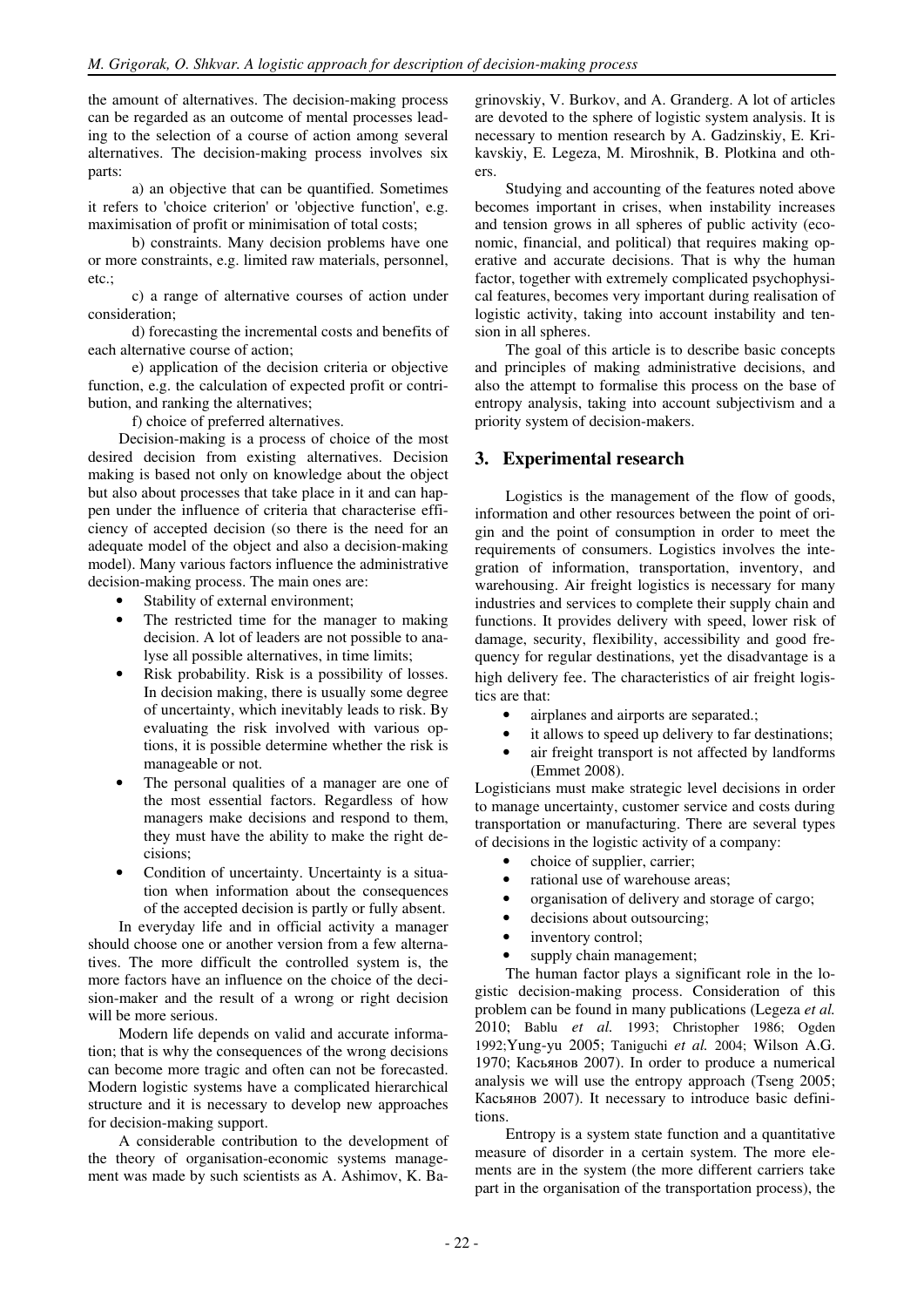higher the entropy is, and the more difficult it is to control such a system. Destructive processes that arise in controlled systems as a result of their functioning and are accompanied by growth of entropy are decreased by development and use of anti-entropy measures. It is impossible to change the entropy of a system without getting some information from the outside. With the help of information it is possible to regulate the entropy of the system.

The founder of thermodynamics entropy was R. Klausius in 1865. Entropy is a measure of the number of ways in which a system may be arranged, often taken to be a measure of "disorder" (the higher the entropy, the higher the disorder).

Entropy ( *S* ) for the independent random events *of x*  with *n* possible states (from 1 to *n*) can be calculated with the formula:

$$
S(x) = -\sum_{i=1}^{n} p_i \ln p_i
$$
 (1)

 $p_i$ - the possibility of *i* value. Shennon entropy ex-

presses the measure of uncertainty of the realisation of random variables. Thus, entropy is the difference between information that is in the report and that part of the information which is exactly known in the report. Consequently, the concept applied at first in thermodynamics also appeared useful for description of dynamics of information systems state. Due to the efforts of many researchers, this concept found realisation in economics, banks and social systems. Direct connection can be seen with information entropy. For example, a decision a logistic manager adopts depends on current information, which is a difference between the initial and eventual system entropy in which he works. Now we can consider such a term as an active system. The theory of active systems is a part of management theory; that studies functioning of socioeconomic systems conditions, taking into account participants in the system. It should be noted that the overwhelming majority of publications dedicated to this problem does not take into account the role of decision-makers and, in particular, logistic activity that limits possibilities of practical use of obtained results. In addition, there are not enough theoretical approaches and criteria for description of the noted factor in the specialised literature. An effective approach for accounting of this important and essential part of the active system was offered by professor V. O. Kasyanov and is devoted to subjective analysis (Касьянов 2007; Wilson 1970). This approach showed its efficiency on the examples of many difficult systems, such as technical, social and economic. At the same time direct application of this theory to the logistic systems is absent, although the idea of the integration of this approach with traditional methods of solving logistic tasks is perspective (Касьянов 2007).. That is why the task of the author is to find out possibilities for adaptation of this approach to logistic systems analysis and optimisation of their functioning, taking into account the human factor and system of their priorities and advantages.

For example, let us consider a problem investigated among many others, which is devoted to the problem of population migration in town (Касьянов 2007). This

problem was set and studied by A. J. Wilson (Wilson 1970). A base problem is considered by V. O. Kasyanov (Касьянов 2007). Taking into account the definition of logistics it is possible to substitute transportation of people for goods. Due to this fact it is possible to find out the amount of goods that should be transported.

Modification of this problem for logistic purposes is formulated in the following way:

 $T_{ij}$  – quantity of goods that are produced in zone *i* and should be delivered to the zone *j* (freight flow from zone  $i$  to  $j$ ),

 $Q_{ii}$  – complete quantity of goods that are produced in zone *i* ,

*D*<sup>*i*</sup> − quantity of consumption of certain goods in zone *j* ,

 $c_{ii}$  − transportation costs from zone *i* to *j*,

*C* – full costs,

 $f(x_i)$  – resources that should be spent (money, petrol).

Another important modification of the task described above is connected with urgency of transportation. In such an interpretation it is possible to take into account such a factor as urgency of goods delivery that is reflected in the generalised cost of transportation. For practical example we have taken four of the biggest Ukrainian industrial centers: Kiev, Lviv, Odessa, and Zaporozhye. Taking into account the quantity of consumption of certain goods in each city and transportation costs we determined the optimal quantity of goods that should be redistributed. In order to account urgency of transportation we have to increase the generalised cost of delivery by 50 %. In the example of the modified task, we can see decrease of three times in the quantity of goods. Due to the introduction of the term generalised cost it is possible to describe mathematically a well known fact: the greater the total cost of transportation is, the fewer goods or passengers should be transported from one area to another. So the considered problem is closely related to the task of logistic systems.

A well-known method of expert estimations is quite often proposed as a method of decision-making support, but the use of it is not always effective due to the influence of the following possible factors: experts lacking the necessary qualification, limited time and resources, and rapidly changing market conditions.

## **4. Conclusions**

The importance of calculating the human factor in the managerial and logistic decision-making process is proven. It is shown that the use of this approach, based on a combination of variation principle and entropy analysis, is effective in research concerning the influence of the subjective system of preferences and priorities of decision-makers in solving logistic tasks with choice alternatives. The elaborated approach is fruitful in case of taking into consideration the urgency transportation factor. In the following article, a system of the advantages of pro